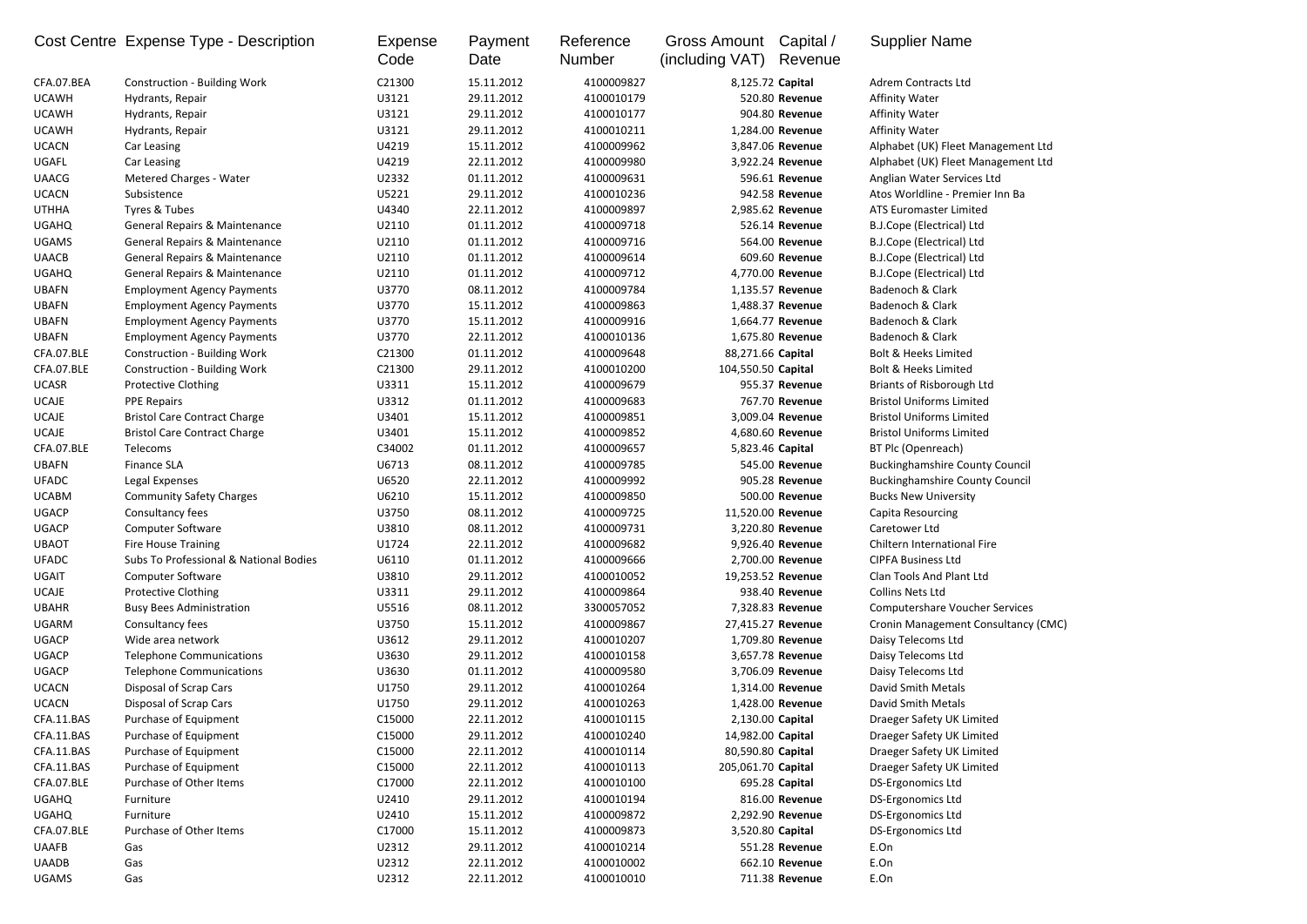|              | Cost Centre Expense Type - Description    | Expense<br>Code | Payment<br>Date | Reference<br><b>Number</b> | Gross Amount<br>(including VAT) | Capital /<br>Revenue | <b>Supplier Name</b>                       |
|--------------|-------------------------------------------|-----------------|-----------------|----------------------------|---------------------------------|----------------------|--------------------------------------------|
| <b>UAAEB</b> | Gas                                       | U2312           | 22.11.2012      | 4100010005                 |                                 | 712.54 Revenue       | E.On                                       |
| <b>UAAFC</b> | Gas                                       | U2312           | 29.11.2012      | 4100010212                 |                                 | 717.71 Revenue       | E.On                                       |
| <b>UAACG</b> | Gas                                       | U2312           | 22.11.2012      | 4100010057                 |                                 | 1,090.72 Revenue     | E.On                                       |
| <b>UGAHQ</b> | Gas                                       | U2312           | 22.11.2012      | 4100010000                 |                                 | 1,445.66 Revenue     | E.On                                       |
| <b>UGAHQ</b> | Electricity                               | U2313           | 22.11.2012      | 4100010009                 |                                 | 4,709.21 Revenue     | E.On                                       |
| <b>UCABM</b> | <b>Community Safety Charges</b>           | U6210           | 08.11.2012      | 4100009678                 |                                 | 988.80 Revenue       | <b>Expo Display Systems Ltd</b>            |
| <b>UCABM</b> | <b>Community Safety Charges</b>           | U6210           | 08.11.2012      | 4100009710                 |                                 | 1,653.60 Revenue     | <b>Expo Display Systems Ltd</b>            |
| <b>UFAMA</b> | Staff Travel on Public Transport          | U5211           | 15.11.2012      | 4100009854                 |                                 | 732.00 Revenue       | Flightline Travel Plc                      |
| <b>UFAHQ</b> | <b>Staff Travel on Public Transport</b>   | U5211           | 15.11.2012      | 4100009853                 |                                 | 912.00 Revenue       | Flightline Travel Plc                      |
| <b>UAAEB</b> | <b>General Repairs &amp; Maintenance</b>  | U2110           | 08.11.2012      | 4100009504                 |                                 | 544.55 Revenue       | <b>G&amp;E Automatic Equipment Limited</b> |
| <b>UTHHA</b> | Spares for Red Fleet                      | U4372           | 29.11.2012      | 4100010124                 |                                 | 984.32 Revenue       | <b>GB Fire Ltd</b>                         |
| <b>UTHHA</b> | Spares for Red Fleet                      | U4372           | 22.11.2012      | 4100010123                 |                                 | 7,684.80 Revenue     | <b>GB Fire Ltd</b>                         |
| <b>UBAFN</b> | <b>Courses And Conference Fees</b>        | U5230           | 29.11.2012      | 4100010173                 |                                 | 588.00 Revenue       | Government Knowledge Training Ltd          |
| <b>UAACG</b> | <b>Fixtures and Fittings</b>              | U2420           | 22.11.2012      | 4100010013                 |                                 | 1,285.00 Revenue     | Harringay Discount Furniture               |
| <b>UCACN</b> | Agency Services - Payments to Other LA    | U6020           | 08.11.2012      | 4100009746                 |                                 | 2,724.00 Revenue     | Hertfordshire CC (Supplies)-Serco          |
| <b>UBAFN</b> | <b>Employment Agency Payments</b>         | U3770           | 29.11.2012      | 4100010192                 |                                 | 648.00 Revenue       | <b>Hewitson Walker</b>                     |
| <b>UBAFN</b> | <b>Employment Agency Payments</b>         | U3770           | 08.11.2012      | 4100009646                 |                                 | 849.60 Revenue       | <b>Hewitson Walker</b>                     |
| <b>UBAFN</b> | <b>Employment Agency Payments</b>         | U3770           | 22.11.2012      | 4100010140                 |                                 | 1,094.40 Revenue     | <b>Hewitson Walker</b>                     |
| <b>UBAFN</b> | <b>Employment Agency Payments</b>         | U3770           | 22.11.2012      | 4100010138                 |                                 | 1,216.80 Revenue     | <b>Hewitson Walker</b>                     |
| <b>UBAFN</b> | <b>Employment Agency Payments</b>         | U3770           | 01.11.2012      | 4100009643                 |                                 | 1,224.00 Revenue     | <b>Hewitson Walker</b>                     |
| <b>UBAFN</b> | <b>Employment Agency Payments</b>         | U3770           | 01.11.2012      | 4100009644                 |                                 | 1,224.00 Revenue     | <b>Hewitson Walker</b>                     |
| <b>UBAFN</b> | <b>Employment Agency Payments</b>         | U3770           | 22.11.2012      | 4100010139                 |                                 | 1,224.00 Revenue     | <b>Hewitson Walker</b>                     |
| <b>UAACB</b> | Uniforms                                  | U3310           | 01.11.2012      | 4100009573                 |                                 | 5,719.48 Revenue     | Hunter Apparel Solutions Ltd               |
| <b>UAACB</b> | Uniforms                                  | U3310           | 22.11.2012      | 4100009895                 |                                 | 6,479.48 Revenue     | Hunter Apparel Solutions Ltd               |
| <b>UFADC</b> | <b>Other Expenses</b>                     | U6710           | 08.11.2012      | 4100009804                 |                                 | 4,380.00 Revenue     | <b>Idox Information Solutions Ltd</b>      |
| <b>UAAEB</b> | Planned Preventative Maintenance          | U2151           | 15.11.2012      | 4100009883                 |                                 | 736.80 Revenue       | <b>Instant Doors</b>                       |
| <b>UBAOT</b> | <b>Driver Training</b>                    | U1730           | 29.11.2012      | 4100010064                 |                                 | 974.40 Revenue       | JLD Driver Training Limited                |
| <b>UCAJE</b> | <b>Protective Clothing</b>                | U3311           | 29.11.2012      | 4100009995                 |                                 | 1,434.00 Revenue     | Jolly Safety Equipment Ltd                 |
| <b>UAAFB</b> | General Repairs & Maintenance             | U2110           | 22.11.2012      | 4100009932                 |                                 | 825.89 Revenue       | Kee Services Ltd                           |
| <b>UAACG</b> | <b>General Repairs &amp; Maintenance</b>  | U2110           | 22.11.2012      | 4100009933                 |                                 | 974.11 Revenue       | Kee Services Ltd                           |
| <b>UGAHQ</b> | General Repairs & Maintenance             | U2110           | 22.11.2012      | 4100009929                 |                                 | 1,517.65 Revenue     | Kee Services Ltd                           |
| <b>UCAJE</b> | <b>Operational Equipment</b>              | U3123           | 01.11.2012      | 4100009583                 |                                 | 897.84 Revenue       | Kidde Products Ltd                         |
| CFA.10.SAL   | Purchase of Equipment                     | C15000          | 01.11.2012      | 4100009465                 |                                 | 9,849.60 Capital     | Kidde Safety Europe Ltd                    |
| CFA.09.FIT   | Purchase of Computer Hardware             | C18000          | 01.11.2012      | 4100009653                 |                                 | 764.34 Capital       | Kingsfield Computer Products Ltd           |
| <b>UAAFC</b> | Rents, wayleaves & Hire of Premises       | U2510           | 01.11.2012      | 4100009605                 |                                 | 529.11 Revenue       | London & Quadrant Housing Trust            |
| <b>UAAFC</b> | Rents, wayleaves & Hire of Premises       | U2510           | 01.11.2012      | 4100009650                 |                                 | 8,696.15 Revenue     | London & Quadrant Housing Trust            |
| <b>UAAFC</b> | Rents, wayleaves & Hire of Premises       | U2510           | 22.11.2012      | 4100010122                 |                                 | 8,696.15 Revenue     | London & Quadrant Housing Trust            |
| <b>UBAOT</b> | <b>Water Awareness Training</b>           | U1729           | 22.11.2012      | 4100009681                 |                                 | 8,760.00 Revenue     | Longridge                                  |
| <b>UBAHR</b> | <b>Occupational Health Nurse Sessions</b> | U1770           | 22.11.2012      | 4100009778                 |                                 | 4,824.50 Revenue     | M.K.Occupational Health Limited            |
| <b>UGAHQ</b> | Subsistence                               | U5221           | 15.11.2012      | 4100009676                 |                                 | 520.16 Revenue       | <b>Mars Drinks UK</b>                      |
| <b>UAACG</b> | Maintenance of Grounds (Including GMU)    | U2210           | 08.11.2012      | 4100009745                 |                                 | 1,689.59 Revenue     | Milton Keynes Council                      |
| <b>UFADC</b> | Monitoring and Clerking Fees              | U5512           | 01.11.2012      | 4100009686                 |                                 | 19,497.60 Revenue    | Milton Keynes Council                      |
| <b>UFADC</b> | Monitoring and Clerking Fees              | U5512           | 01.11.2012      | 4100009685                 |                                 | 19,502.40 Revenue    | Milton Keynes Council                      |
| CFA.07.HWY   | <b>Construction - Consultants Fees</b>    | C41600          | 22.11.2012      | 4100010090                 | 1,170.00 Capital                |                      | Milton Keynes Surveys Ltd                  |
| CFA.09.FIT   | Purchase of Computer Hardware             | C18000          | 29.11.2012      | 4100010157                 |                                 | 1,402.82 Capital     | Misco                                      |
| CFA.09.FIT   | Purchase of Computer Hardware             | C18000          | 22.11.2012      | 4100009802                 | 1,605.38 Capital                |                      | Misco                                      |
| CFA.09.FIT   | Purchase of Computer Hardware             | C18000          | 22.11.2012      | 4100009801                 |                                 | 5,271.12 Capital     | Misco                                      |
| <b>UBAFN</b> | <b>Courses And Conference Fees</b>        | U5230           | 29.11.2012      | 4100010209                 |                                 | 972.00 Revenue       | Missenden Abbey                            |
| <b>UCAJE</b> | <b>Protective Clothing</b>                | U3311           | 01.11.2012      | 4100009435                 |                                 | 1,054.98 Revenue     | MSA (Britain) Ltd                          |
| <b>UBAOT</b> | <b>Water Awareness Training</b>           | U1729           | 29.11.2012      | 4100010176                 |                                 | 5,520.00 Revenue     | National White Water Centre                |
| <b>UBAOT</b> | <b>Water Awareness Training</b>           | U1729           | 15.11.2012      | 4100009483                 |                                 | 13,016.40 Revenue    | National White Water Centre                |